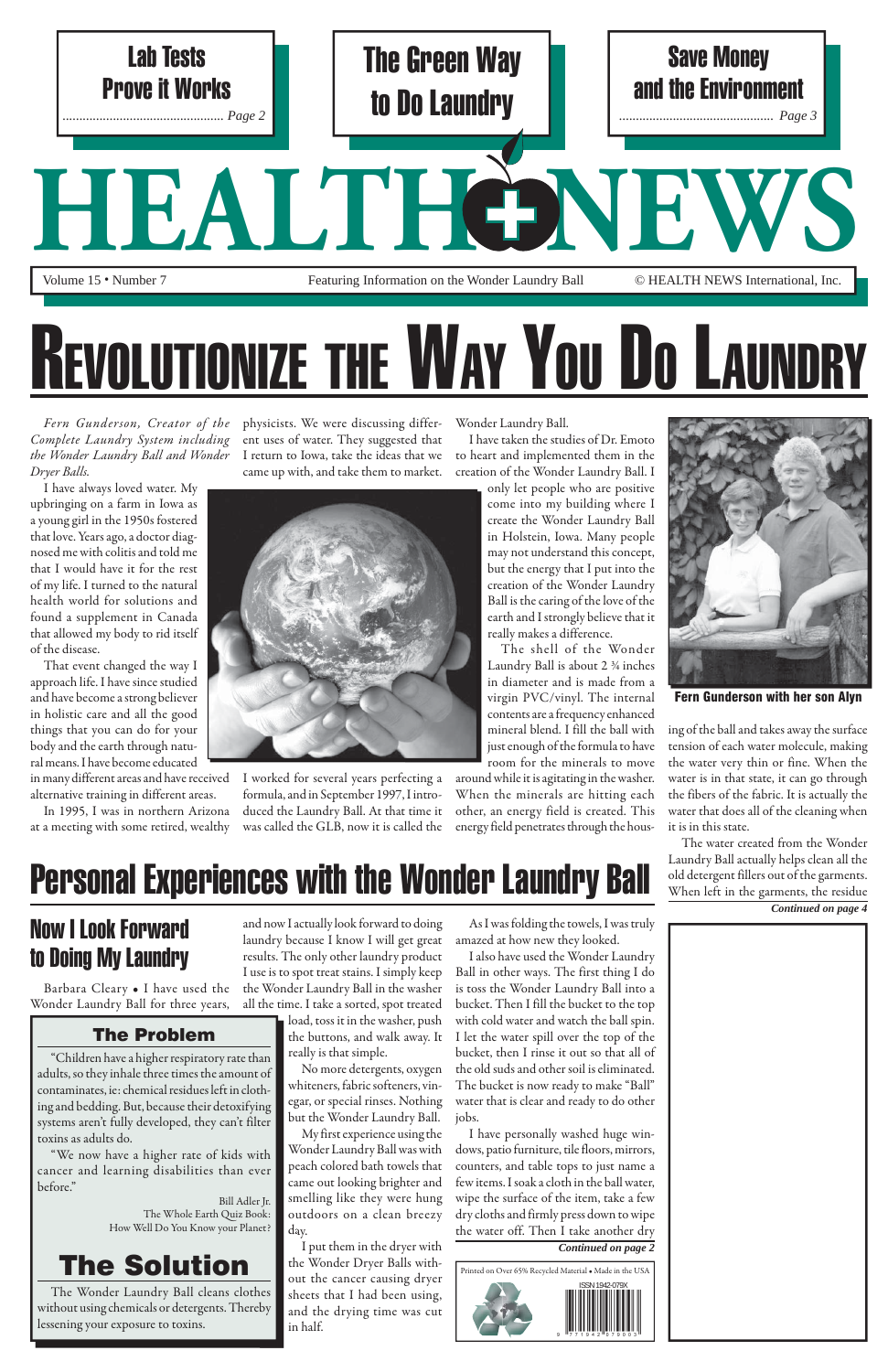# PERSONAL EXPERIENCES WITH

cloth and gently glide it over for a final shine with no smudges or streaks.

I have cleaned my entire vehicle inside and out with one bucket of "Ball" water and two cloths.

One time, I cleaned all four special chrome wheels

and lug nuts on my car that were encased in black gunk. I simply let the "Ball" water run on the wheels, wiped the inside spokes, wiped around each lug nut, and wiped the chrome itself. It took about 20 minutes to do all four wheels, and they looked like they were professionally cleaned.

Another use I have for "Ball" water is to clean my jewelry. I make some "Ball" water and then pour it into old drinking glasses. I put my rings in one, earrings into another, and other jewelry into other glasses. I use an old toothbrush to brush them and then rinse them in more "Ball" water and dry them with a clean cloth. The jewelry shines and looks great.

I also use the Wonder Laundry

Ball in the bathtub. To start, I fill the bathtub with a little water and toss in the ball for twenty to thirty seconds. Then I rinse the tub with the "Ball" water and drain it to clean the tub from old residue. Then I refill the tub with the Wonder Laundry Ball and remove it when I get in to soak.

I have found that my skin is cleaner and much softer, and my back pains and aches have greatly diminished.

I shared the Wonder Laundry Ball with some of my friends who used it during a very cold winter. After a week, my friend's husband was a believer, because his back pain was forgotten, he stopped itching, and found he was using less lotion.

His wife had added the Wonder Laundry Ball to his bath water without his knowledge. When he found out it was the Wonder Laundry Ball that made the difference, since it was the only thing that he did differently, he was amazed.

Another friend created "Ball" water for her son. When she went to get him out of the bathtub he was completely clean of all the dirt and he said, "Mom, I feel like a brand new kid!"

I also use the Wonder Laundry Ball to create "Ball" water to clean my sunglasses, makeup brushes, crystal, chandeliers, computer screens, and sink faucets to name

just a few. I even use "Ball" water to water plants and definitely one of those times. cut flowers.

The nicest part is the money and time that I save. There are no more extra cleaning products, detergents, auto products, or glass cleaner. No more heavy deter-

> gent bottles to bring in from the store. I have more free space and free time.

It's water! No toxic fumes or poisonous cleaners. It's amazing and I love it!

#### I'm Not Overwhelmed Any More

Debbie Ballantyne • I am a mother with a large family, large home, and lots of guests. My laundry often overwhelms me. I love the Wonder Laundry Ball because it really helps lower the cost of cleaning supplies and my laundry is really clean. I love having sheets that are fresh and

not chemical smelling.

I have tested the Wonder Laundry Ball with very dirty and smelly laundry and it all comes out beautifully. Sometimes I need to spot treat, but generally my laundry is worry free.

#### Odors from Farm Gone

We have had the Complete Laundry System on our show quite a few times and the response has been terrific.

Brian Decker • I have always worked very hard. Recently I injured my back while working at a farm. I have never been able to sit still and since my injury did not allow me to go back to work, I began helping more around the house.

After I started using the Wonder Laundry Ball in the clothes washer and the Wonder Dryer Balls in my clothes dryer, I noticed a significant difference with my clothes. My family's clothes are as clean as they have ever been and my socks are absolutely white. I have recommended the complete laundry system to my family and friends.

I told my brother, who owns a tanning salon, that the Complete Laundry System would cut his costs and make his towels a lot fluffier for his customers.

Before I started using the Wonder Laundry Ball, I purchased two bottles of detergent and they are still sitting on my shelf months later. Thank you!

### Four Months with No Detergents

John Kestler • There are times when you have so much success with a product that you can't stop talking about it. That is how I feel about the Complete Laundry System.

I discovered the Wonder Laundry and Dryer Balls four months ago and I have never enjoyed doing the laundry as much as I do now. My old routine was to start the wash, go back to add soap enhancer, then go back and add an oxygen additive to whiten the clothes.

Now my routine is start the wash with the Wonder Laundry Ball and no soap and come back in an hour. Then I move the clothes to the dryer with the Wonder Dryer Balls and turn on the dryer. When I come back, the clothes are dry with no wrinkles or problems.

These last four months have been great because I have not spent any money at all on any laundry products. Sometimes a product can make life better and this is

#### No More Laundry Soap Allergies

Rosemarie Pierron • About 20 years ago I started having allergy problems. I found out that I was allergic to many different things and one in particular was the laundry soap I used. Throughout the next year, I tried many different kinds of laundry soap until I finally found one that I could use. After a few years, the company changed the ingredients in that laundry soap and I had to look for another soap to use.

Around the same time, my sister-in-law opened an herb store and carried a Wonder Laundry Ball in her store so I decided to try it.

For over 10 years, I have not purchased any laundry soap, fabric softener, or static guard sheets and my clothes are clean, fluffy, have no static, and no more laundry allergies. Natural is better and the Wonder Laundry Ball is the best!

### Lab Tests Prove It Works

Simon Fuller • I work in radio sales and our station runs various promotions for our advertisers. Twice a year, we have an auction program. For this program businesses trade their goods and services in return for advertising. We then sell these items to our listeners at a discounted price. It is a win-win situation for our listeners and for our advertisers, so it is very popular.

People will call our program to rave about the successes they have had and insist on buying more for their friends and family.

One caller sticks in my memory because of his unique situation. He works at a fur farm and quite often he would come

home with very dirty clothes that had a very bad odor. After he purchased a Complete Laundry System he called back and expressed how happy he was to have fresh, clean clothing and reduced drying times. He was amazed that his clothes could smell so fresh and be entirely odor free without using a fragranced detergent or fabric softener. He was also able to set his dryer to a lower drying time and his clothes would be just as dry. We do all of our auction programs live without any time delay, so if a customer wanted to call to share a complaint we could not screen it out. Over the course of our auction programs, I have probably sold over 150 Wonder Laundry Balls and Complete Laundry Systems and I have never had a single complaint. My family and many of my co-workers are proud to own a Wonder Laundry Ball because they work. They have a 100 percent satisfaction guarantee and everyone I've ever known who has a Wonder Laundry Ball is 100 percent satisfied. It really works!





## **THENEWS**

#### Being Kind to the Environment

Twylia Westling • I truly love the Wonder Laundry and Dryer Balls. For some time, I have been more conscious about being kinder to where we live. I have become painfully aware of how polluted our water sources are becoming and how precious a resource water

#### **The Leading Source for Information on Natural Health**

**Vol. 15 No. 7 Featuring Information on the Wonder Laundry Ball 19363 Willamette Drive Suite 131 West Linn, Oregon 97068 Phone: (800) 597-2585 or (503) 345-9334 Email: info@healthnewsweb.com Web: www.healthnewsweb.com**

© Copyright 2008, HEALTH NEWS International, Inc. All Rights Reserved. No part of this publication may be reproduced, transmitted, transcribed, stored in a retrieval system, posted on the world wide web, or translated into any language in any form by any means, without the express written permission of HEALTH NEWS International, Inc.

HEALTH NEWS International, Inc., is not rendering health, medical, or other professional advice. There is no guarantee or warranty that you may experience the same results depicted and results may vary depending on the individual. If you are under medical care, consult your physician before using any natural and/or alternative health product. HEALTH NEWS International, Inc., has used their best efforts in preparing this publication. The accuracy and completeness of the information provided herein and the opinions stated herein are not guaranteed or warranted to produce any particular results, and specifically disclaim any implied warranties, and expressly state that the advice, strategies, and/or recommendations contained herein may not be suitable for every individual. HEALTH NEWS International, Inc., shall not be liable for any profit or loss of profit or any other damages, including but not limited to special, incidental, consequential, or other damages. Made in the U.S.A. Printed on over 65% recycled material.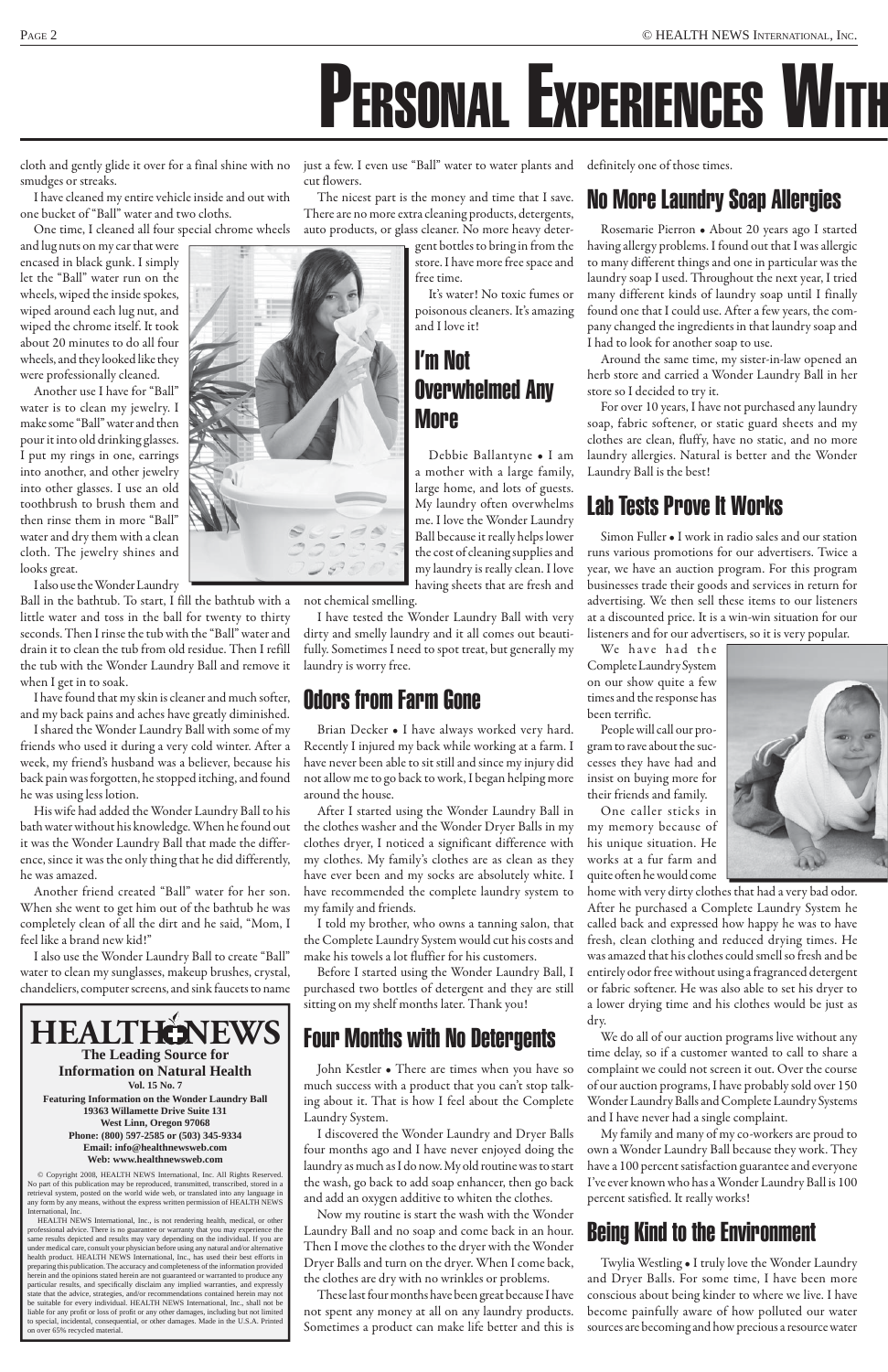# THE WONDER LAUNDRY BALL

#### *Con tin ued from page 1*

is. I have switched to using organic items wherever I can, and the Complete Laundry System has helped me reduce my contribution of chemicals into the water.

Because of where we live, we still use a little natural laundry detergent in each load with the Wonder Laundry Ball, but I feel better about the overall effect I am having on the water supply.

Since I started going organic, I have become very sensitive to chemical smells and I can tell when someone uses fabric softener or fragranced laundry detergent. It is so nice to pull the clothes out of the dryer and not have the smells bombard me. Since we are not using a lot of chemicals in our laundry, our clothes tend to last longer, and even without fabric softener, our clothes feel softer and nicer.

The Complete Laundry System helps our family be kinder to the environment.

#### The End to Bad Smelling Laundry

Kevin Roslansky, President of Helping America • I have been using the Wonder Laundry Ball for quite some time now with excellent results. I love the fact that I don't have to buy laundry detergent any more. My clothes come out clean and smelling fresh.

Before, when I did a load of towels, I would have to immediately dry them very thoroughly or they would smell terrible. If I forgot about them and left them in the dryer for a while, they smelled musty and moldy and I'd



have to rewash them with a lot of detergent. Recently, I washed a

load of towels with the Wonder Laundry Ball and forgot to put them in the dryer for eight hours. I was sure that I would have to wash them again. To my surprise, they still smelled fresh, so I put them in the dryer and they came out smelling as fresh as if they had been line dried!

It's comforting to know that now my clothes have no chemicals from detergents in them and my clothes now feel so much better against my skin. The Wonder Laundry Ball is saving me a great deal of money and time!

#### Even Horse Blankets Come Clean

Lee and Carole Harrison • We have a health food

store in Virginia and have been selling the Wonder Laundry Ball for six years. We have always been amazed at the testimonials that our customers share with us regarding the fantastic results achieved using this awesome, handy, safe to use, super cleansing, economical Wonder Laundry Ball!

One of our customers washes her horse blankets using her Wonder Laundry Ball and was amazed at how clean the they became.

We now have sparkling clean laundry and we no longer have allergy problems. Our heartfelt thanks for this super convenient, wonderfully cleaning laundry ball.

#### Cleaning with "Ball" Water is Best

Janis • When I first heard about the Wonder Laundry Ball, I was very skeptical. It took a lot of reading about the experiences of others before I decided to try it for myself.

I can honestly say that my skepticism was unfounded. Now that I've tried it myself, I believe that the Wonder Laundry Ball is a marvelous product! Not only does it clean laundry as well as or even better than detergent,



but everyone who uses it helps the environment by not using the chemical filled detergents which helps you save money.

 My clothes are softer and brighter then before and they feel better next to my skin. I still use a stain remover when I have food or other tough stains, but now all, yes all of the stains are gone when I take my clothes out of the washer.

The best and most unexpected benefit has been the ball water. I have never worked with a product that makes cleaning with no chemicals easier. I just fill my bucket with water and swish a Wonder Laundry Ball around in the water for a minute or two to get ball water.

I use it to clean my bathroom walls, floors, tubs, and showers. I also clean windows, crystal, mirrors, stainless steel, both granite and tile counter tops, stains on carpet or upholstery, and just about anything else you can imagine.

I no longer need to carry around different cleaning agents or make different buckets of cleaning solutions. It's so easy to just wet down my microfiber cleaning cloth, wipe the item I want to clean and then dry it with my white towels.

The ball water removes soap scum from everything in the bathroom and makes it shine like new. My granite counter tops and stainless steel appliances shine and don't streak. Crystal, mirrors, and windows sparkle. It's so easy and effortless to use.

#### No More Skin Irritations

Laundry Ball for nine years with continued great results. I have had many challenges with skin irritations. For many years I had been on a quest to find the right product to clean my clothes without causing skin breakouts. I am very thankful for the Wonder Laundry Ball.

Now it is so easy to do a load of wash without all the chemicals I used to buy and my washing machine stays very clean as well.

Yes, I was skeptical at first. I had to do the challenge, and now I am so thankful that I did. My favorite shirts, linens, and jeans are just like new. They even have some years left in them. When the linens get stored in the linen dresser, they always keep their freshness just like when they were put away.

The Wonder Laundry Ball is truly great for our Mother Earth.

#### Eczema Rash and Asthma Better

Gayla Moghannam • I love the Wonder Laundry Ball. It cleans perfectly, doesn't make my clothes smell funny, and has helped improve the health of my family.

The Wonder Laundry Ball cleans as well as any petroleum based cleaner does. Many of the best selling brands are petroleum based. But the Wonder Laundry Ball isn't and it doesn't make your clothes smell.

Amazingly, using the Wonder Laundry Ball has even helped stop my daughter's eczema rash and asthma.

I bring my laundry balls on vacation because I cannot stand how the other cleaners smell. When friends give my children clothes, I am amazed by the odor from the petroleum based cleaners. I am a believer that clean should not have an odor. With the Wonder Laundry Ball, all of our clothes are spotless. The Wonder Dryer Balls help dry our clothes faster than ever.

Since it is all natural with healing minerals, we also use the Wonder Laundry Ball to create water that is great for everything from cleaning

hardwood floors, to taking a soothing bath, to cleaning the car, and getting food stains off the sofa.

I recommend the Complete Laundry System to all of my friends.

#### Save Money and the Environment

Vern Schroeder • I have been using the Wonder our bedding. When I crawled into bed that night, I The first load of laundry I washed with the ball was noticed the freshness of the sheets. I was used to having unscented sheets, but this non-scent was different, a smell that was like fresh, clean air after a thunderstorm. I loved it! I've been using it ever since. The big test came when I had my second child and chose to use cloth diapers. At first I thought the ball wouldn't be strong enough to do the job, so I switched back to detergent, but I still used the ball on the rest of the household laundry. After about three months of washing diapers with detergent, I started to get build up and odors in the diapers. I wondered if the Wonder Laundry Ball could eliminate the detergent build up, so I tried it just for that purpose. It worked beautifully, so I thought that maybe the Wonder Laundry Ball could just wash the diapers by itself. I tried it and it worked great, better than the detergent ever did!

Chris Tudury • I have been using the Complete Laundry System for over a year. I have also purchased three additional sets for my family and have shared the information with many friends.

The obvious attraction for me was the savings of not having to buy laundry detergent and dryer sheets. The Compete Laundry System is very "Green" and I no longer have to have any concerns about using chemicals in traditional laundry products that hurt the environment.

After a year, my family's clothes are consistently clean, fresh, and looking good. A huge bonus for me is that I seem to have tamed my ongoing battle with eczema. I give a lot of the credit to the Wonder Laundry Ball.

#### Even Diapers Come Clean

Katrina Abrams • I have been using the Wonder Laundry Ball for about 10 years. I first decided to give it a try just for kicks and I wasn't expecting much. I had always used regular detergent: any brand from any store, as long as it was unscented. The Wonder Laundry Ball intrigued me because how could something that looked something like a dog toy really clean my laundry.

For the next two years, I washed my daughter's diapers with the Wonder Laundry Ball. At first, I experimented with a few other detergents or methods, like

*Continued on page 4*

"I have used the Wonder Laundry Ball for several years and I have recommended it to many patients. We are all happy with our clean and chemical free clothes. Save the environment—use a Wonder Laundry Ball!" ~Dr. Diane Bargonetti